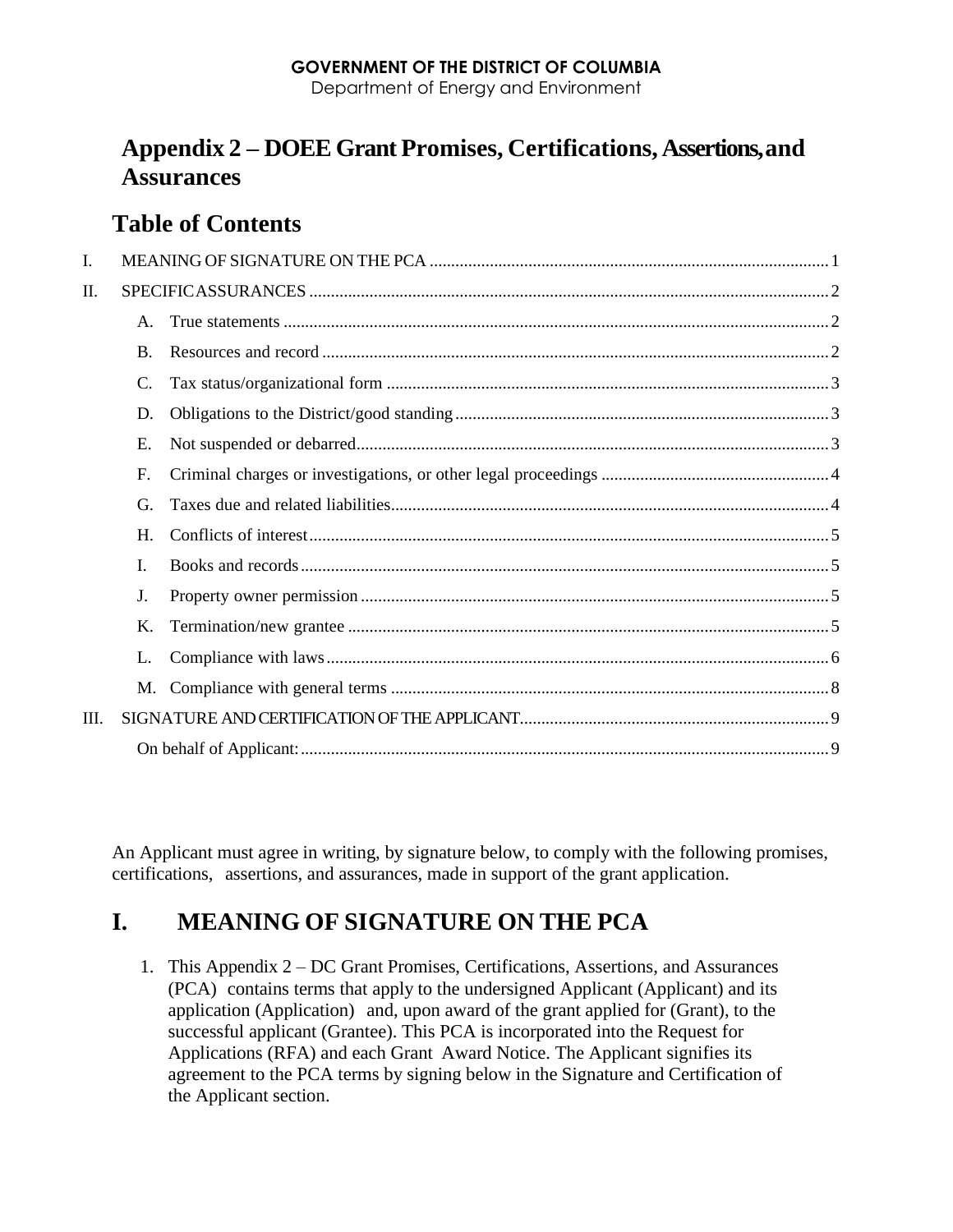- 2. The Applicant, either personally if a natural person or through an authorized representative if a legal entity, must read the terms of this PCA, state that the terms are understood, and agree to them.
- 3. Specifically, the Applicant is:
	- a. Giving the stated assurances;
	- b. Asserting facts as true and accurate;
	- c. Certifying or promising as stated;
	- d. Agreeing to comply with the terms, as stated, for purposes of the Application and throughout the period of the Grant; and
	- e. Agreeing that the statutes, rules, regulations, and industry practices stated, apply, and promising to comply with them, as applicable.

## <span id="page-1-0"></span>**II. SPECIFICASSURANCES**

#### **As the Applicant, or the duly authorized representative of the Applicant, I certify that:**

#### <span id="page-1-1"></span>**A. True statements**

All communications to DOEE have been and will continue to be truthful. For statements regarding matters for which the Applicant lacks direct personal knowledge, the Applicant has undertaken a reasonable inquiry to determine if any and all such statements at the time they are made are true and correct.

#### <span id="page-1-2"></span>**B. Resources and record**

The Applicant has or will have during the entirety of the grant period:

- a. The financial resources and technical expertise necessary to perform all activities required by and identified in the Application, project proposal and Grant Award Notice, or the ability to obtain such resource or expertise in advance of performing the proposed matters;
- b. The ability to comply with the proposed delivery or performance schedule, taking into consideration all other existing and reasonably expected organizational commitments;
- c. A satisfactory record performing activities similar to those proposed or, if the grant award is intended to encourage the development and support of organizations without significant previous experience, the skills and resources necessary to perform as proposed; and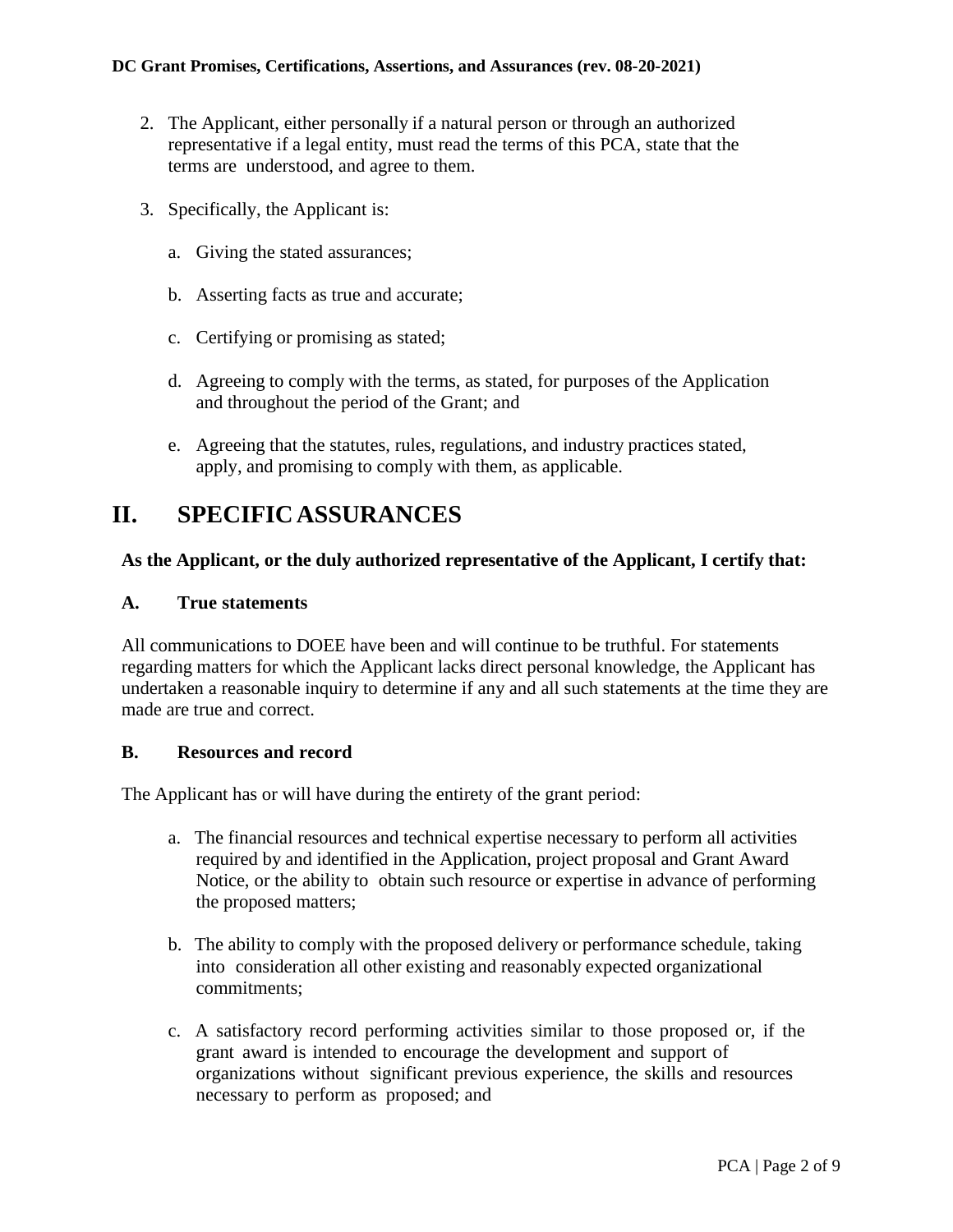d. A record of integrity and excellent business ethics.

#### <span id="page-2-0"></span>**C. Tax status/organizational form**

If it applied for the grant as a nonprofit organization, the Applicant will maintain its tax status as a nonprofit organization during the grant period.

### <span id="page-2-1"></span>**D. Obligations to the District/good standing**

The Applicant, at the time of filing of the Application, is current on all obligations outstanding to the District, including all District departments or agencies, and will stay current on such obligations during the period of the grant. The Applicant shall at all times have and maintain a valid District business license, and if requested by DOEE, shall provide an updated Certificate of Good Standing from the District Department of Consumer and Regulatory Affairs or its successor.

### <span id="page-2-2"></span>**E. Not suspended or debarred**

- 1. None of the identified persons or entities is:
	- a. Proposed for debarment or is presently debarred, suspended, or declared ineligible, pursuant to Executive Order 12549, "Debarment and Suspension," and implemented by 2 CFR 180, for prospective participants in primary covered transactions; or
	- b. Proposed for debarment or presently debarred as a result of an action by the District of Columbia Contract Appeals Board, the Office of Contracting and Procurement, or another District contract regulating agency.
- 2. The identified persons or entities are:
	- a. The Applicant, its subsidiaries, or affiliates;
	- b. An officer of Applicant;
	- c. A member of the Applicant's governing board; and
	- d. A Grant-related:
		- (1) Vendor;
		- (2) Contractor;
		- (3) Subcontractor; or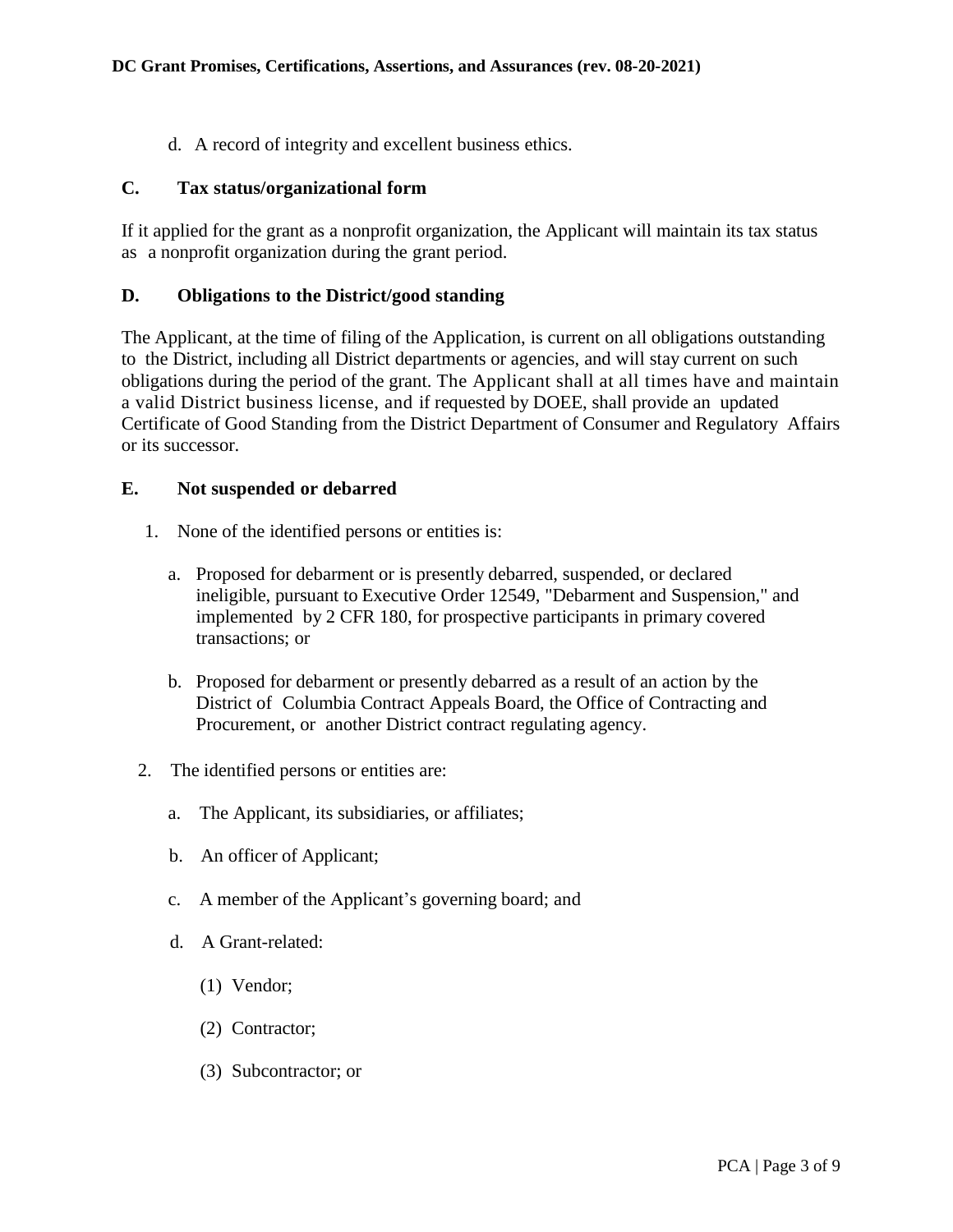(4) Subgrantee.

### <span id="page-3-0"></span>**F. Criminal charges or investigations, or other legal proceedings**

- 1. Within the three (3) years immediately preceding the date of the application, neither the Applicant nor any of its officers, partners, principals, members, associates, or key employees, has:
	- a. With respect to criminal matters:
		- (1) Been indicted or had charges brought against them that are still pending; and/or
		- (2) Been convicted of:
		- (a) A crime or offense arising directly or indirectly from the conduct of the Applicant's organization; or
		- (b) A crime or offense involving financial misconduct or fraud; or
	- b. With respect to services to be provided by the Applicant, been subject to legal proceedings.

For the purpose of this section, "member" means a decision-maker of an organization, not a natural person or entity who just pays dues, and "associate" means a direct supplier of a business service pursuant to the grant.

2. If the Applicant cannot certify that one or more assertions in paragraph 1 of this section are true and correct, the Applicant has attached to this PCA a statement explaining for each assertion that is not true (a) why the assertion is not true and correct and (b) why each such matter is relevant, or not, to the Application or Grant. The attached statement shall be treated as incorporated into the PCA.

### <span id="page-3-1"></span>**G. Taxes due and related liabilities**

The Applicant will, upon award of the Grant and with respect to payments made under the Grant:

- a. Be solely responsible for taxes owed, if any, to a taxing authority, whether federal, state or local;
- b. Defend, indemnify and hold harmless the District with respect to liability to a taxing authority, whether federal, state or local; and
- c. Ensure that each of its contractors, subcontractors, and subgrantees agrees to and/or understands that, with respect to payments under the Grant, they are also subject to the tax-related requirements of this section, including agreeing to defend, indemnify, and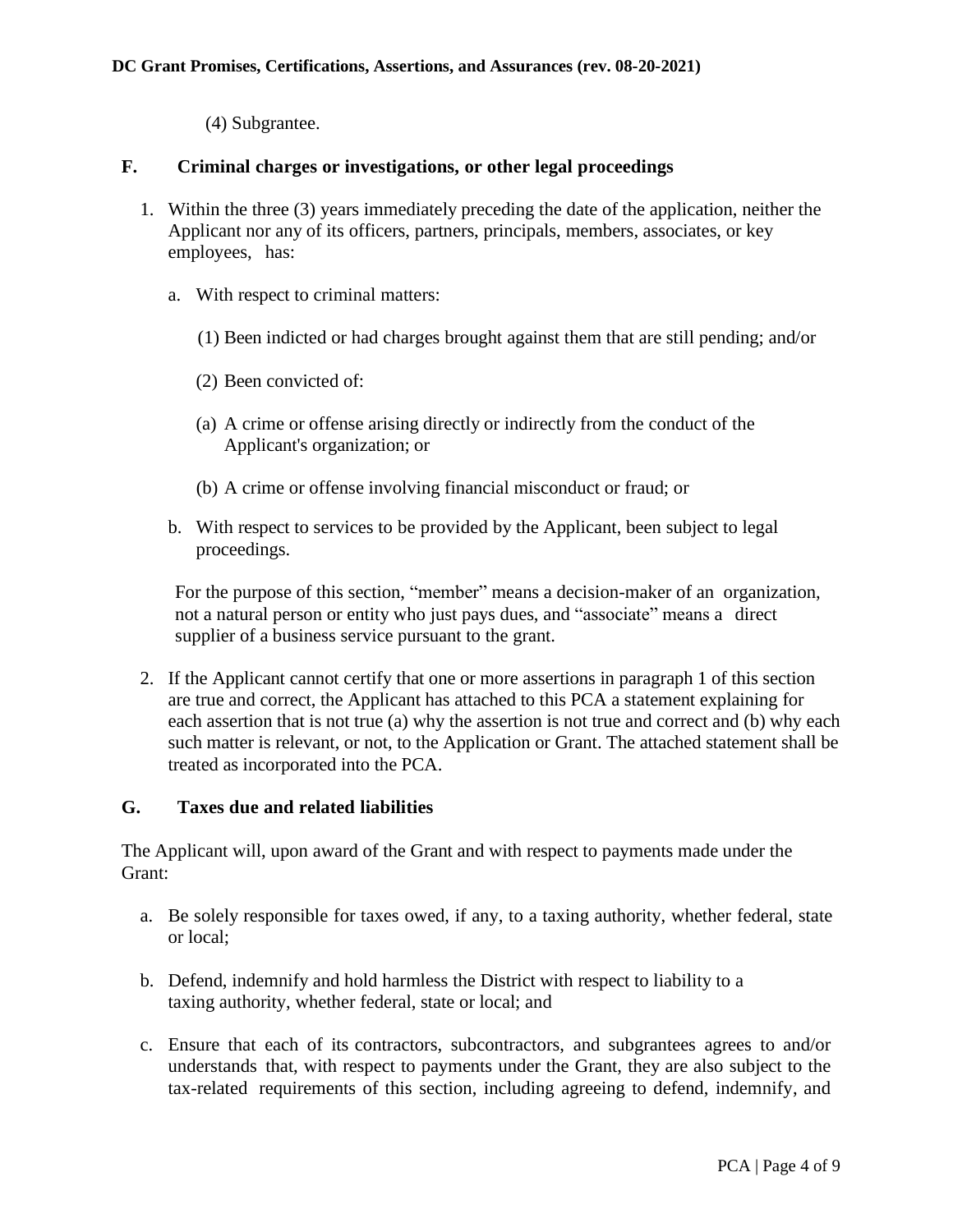hold harmless the District with respect to liability to any taxing authority, whether federal, state or local.

#### <span id="page-4-0"></span>**H. Conflicts of interest**

The Applicant will establish safeguards to prohibit employees from using their positions for a purpose that constitutes or presents the appearance of (a) a personal or organizational conflict of interest, or (b) a Grant-related personal gain during the period of the Grant (other than salary and benefits).

#### <span id="page-4-1"></span>**I. Books and records**

- 1. The Applicant will give DOEE, or its designee, timely access to, and the right to examine all records, books, papers, or documents related to, the Grant.
- 2. The Applicant will continue or establish a proper accounting system in accordance with generally accepted accounting standards or DOEE directives.

### <span id="page-4-2"></span>**J. Property owner permission**

The Applicant hereby gives permission, and will secure, in advance of work to be performed by the Applicant as Grantee, its contractors, its subcontractors, subgrantees, or its relevant vendors, permission in writing from relevant property owners, for DOEE, or its designee, to access project sites at reasonable times to inspect work performed under the Grant.

#### <span id="page-4-3"></span>**K. Termination/new grantee**

As a condition of acceptance of the Grant, the Applicant agrees that:

- a. It will cooperate to enable a smooth transition to another grantee if:
	- (1) DOEE determines that the Grant period will end without the Grant activities having been completed;
	- (2) DOEE so notifies the Applicant; and
	- (3) DOEE identifies as successor another grantee or DOEE staff to finish the activities.
- b. The Applicant's cooperation will include:
	- (1) Identification, and offer to transfer ownership, of Big Purchase Equipment as defined in RFA Appendix 1 – General Terms and Conditions  $(GT&C)$ ; and
	- (2) Preparation of a transition plan for DOEE review, by a DOEE-specified date, prior to the Grant period end date.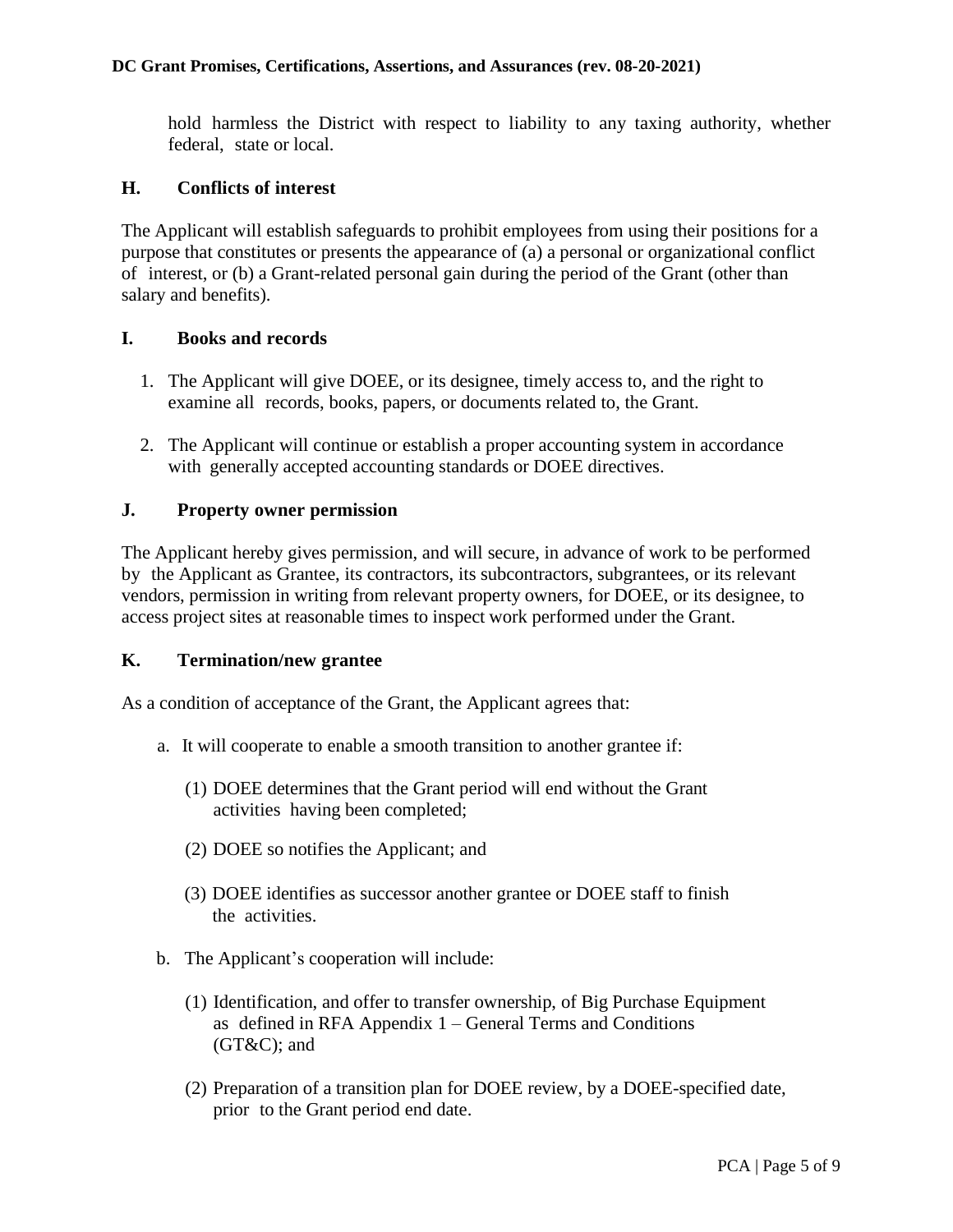#### <span id="page-5-0"></span>**L. Compliance with laws**

- 1. The Applicant will comply with all applicable District and federal statutes and regulations and with all applicable orders promulgated by governmental authorities, as amended, including:
	- a. The Americans with Disabilities Act of 1990, Pub. L. 101-336, July 26, 1990; 104 Stat. 327 (42 U.S.C. § 12101 *et seq*.);
	- b. Rehabilitation Act of 1973, Pub. L. 93-112, Sept. 26, 1973; 87 Stat. 355 (29 U.S.C. § 701*et seq.*);
	- c. The Hatch Act, ch. 314, 24 Stat. 440 (7 U.S.C. § 361a *et seq*.);
	- d. The Fair Labor Standards Act, ch. 676, 52 Stat. 1060 (29 U.S.C. § 201 *et seq*.);
	- e. The Occupational Safety and Health Act of 1970, Pub. L. 91-596, Dec. 29, 1970; 84 Stat. 1590 (26 U.S.C. § 651 *et seq*.);
	- f. The Hobbs Act (Anti-Corruption), ch. 537, 60 Stat. 420 (*see* 18 U.S.C. § 1951);
	- g. Equal Pay Act of 1963, Pub. L. 88-38, June 10, 1963; 77 Stat. 56 (29 U.S.C. § 201);
	- h. Age Discrimination Act of 1975, Pub. L. 94-135, Nov. 28, 1975; 89 Stat. 728 (42 U.S.C. § 6101 *et seq*.);
	- i. Age Discrimination in Employment Act, Pub. L. 90-202, Dec. 15, 1967; 81 Stat. 602 (29 U.S.C. § 621 *et seq*.);
	- j. Military Selective Service Act of 1948; ch. 625, 62 Stat. 604 (50 U.S.C. § 3801 *et seq*.);
	- k. Title IX of the Education Amendments of 1972, Pub. L. 92-318, June 23, 1972; 86 Stat. 235 (20 U.S.C. § 1001);
	- l. Immigration Reform and Control Act of 1986, Pub. L. 99-603, Nov 6, 1986; 100 Stat. 3359, (8 U.S.C. § 1101);
	- m. Executive Order 12459 (Debarment, Suspension and Exclusion);

n. Medical Leave Act of 1993, Pub. L. 103-3, Feb. 5, 1993, 107 Stat. 6 (5 U.S.C. § 6381

*et seq*.);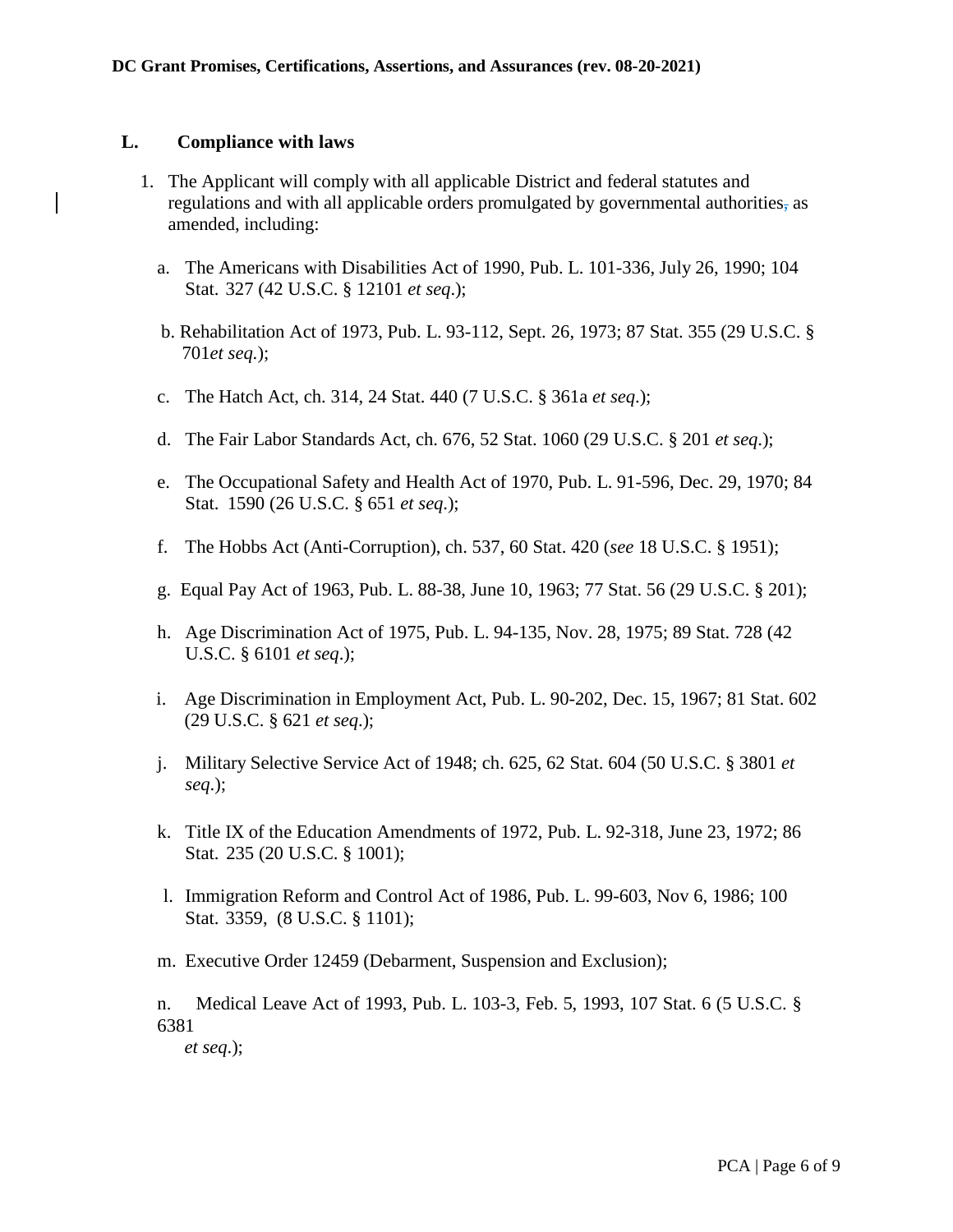- o. Drug Free Workplace Act of 1988, Pub. L. 100-690, 102 Stat. 4304 (41 U.S.C. § 701 *et seq.*). Specifically, the Grantee shall no later than 30 calendar days after the date of the Grant Award Notice (unless a longer period is agreed to in writing):
	- (1) Publish a statement notifying employees that the unlawful manufacture, distribution, dispensing, possession or use of a controlled substance is prohibited in the Grantee's workplace and specifying the actions that will be taken against employees for violations of such prohibition;
	- (2) Establish a drug-free awareness program to inform employees about:
		- (a) The dangers of drug abuse in the workplace;
		- (b) The Grantee's policy of maintaining a drug-free workplace;
		- (c) Any available drug counseling, rehabilitation, and employee assistance programs; and
		- (d) The penalties that may be imposed upon employees for drug abuse violations occurring in the workplace; and
	- (3) Provide all employees engaged in performance of the Grant with a copy of the statement required by the law;
- p. Assurance of Nondiscrimination and Equal Opportunity, found in 29 CFR § 34.20;
- q. District of Columbia Human Rights Act of 1977, effective Dec. 13, 1977 (D.C. Law 2-38; D.C. Official Code § 2-1401.01 *et seq.*), including its prohibitions on sexual harassment, consistent with 4 DCMR 11 *et seq*.;
- r. Title VI of the Civil Rights Act of 1964;
- s. District of Columbia Language Access Act of 2004, effective June 19, 2004 (D.C. Law 15-167; D.C. Official Code § 2-1931 *et seq*.);
- t. Lobbying Disclosure Act of 1995, Pub. L. 104-65, Dec 19, 1995; 109 Stat. 693, (31 U.S.C. § 1352); and
- u. Child and Youth, Safety and Health Omnibus Amendment Act of 2004, effective April 13, 2005 (D.C. Law 15-353; D.C. Official Code § 4-1501.01 *et seq.*). In accordance with this act, any person who may, pursuant to the grant, potentially work directly with any child (an individual younger than age 13), or any youth (an individual from age 13 through age 17) shall complete a background check that meets the requirements of the District's Department of Human Resources.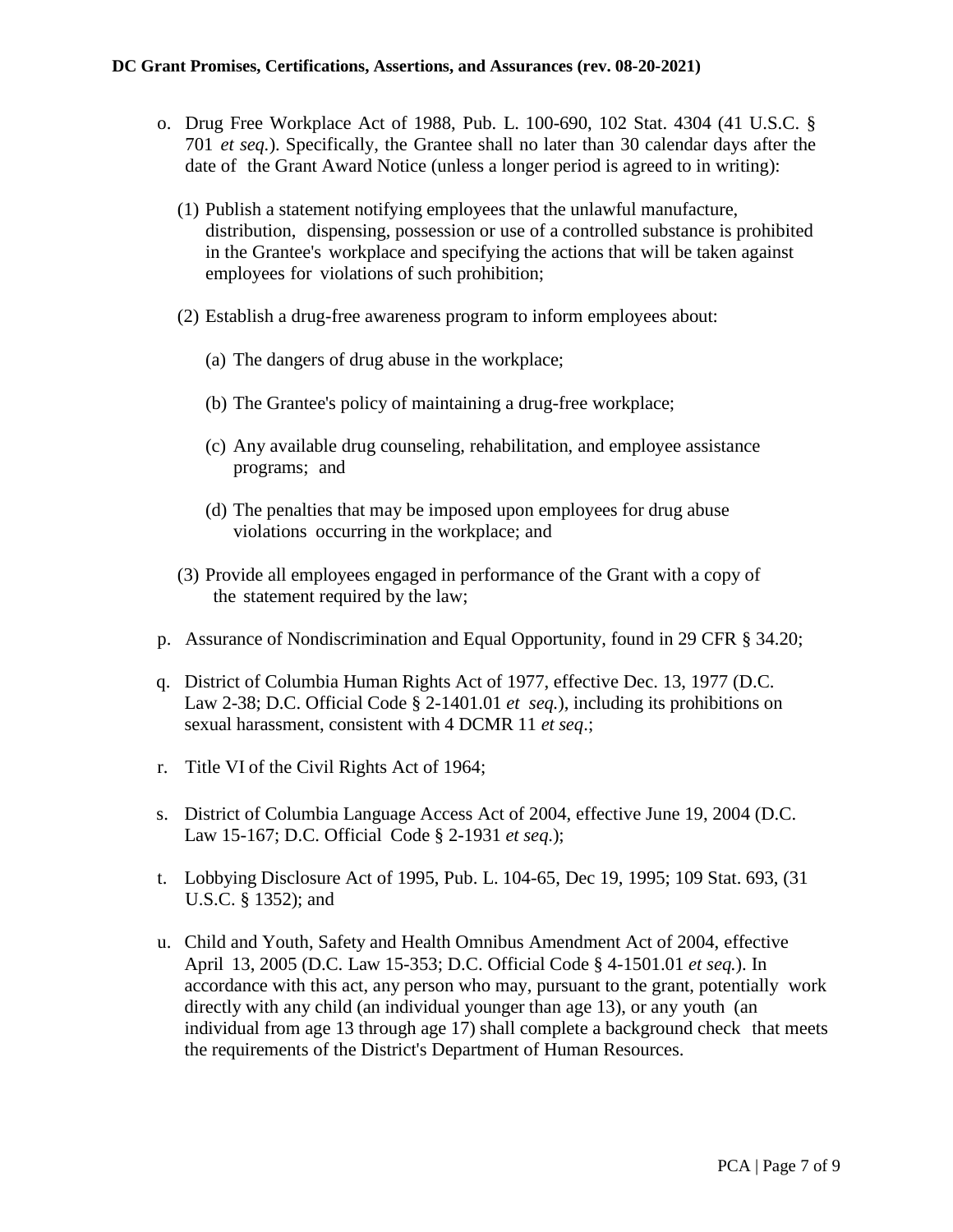- v. Youth Bullying Prevention Act of 2012, effective Sept. 14, 2012 (D.C. Law 19-167; D.C. Official Code § 2-1535.01 *et seq*.). In accordance with this act, any grantee or contractor of the grantee that, on behalf of the District government or through District funding, provides services, activities, or privileges to youth (an individual age 21 or younger) must adopt and enforce a bullying prevention policy that meets the requirements of the act.
- 2. The Applicant will comply with all applicable District and federal environmental standards that may be prescribed.

#### <span id="page-7-0"></span>**M. Compliance with general terms**

The Applicant will comply with Appendix 1 - GT&C, and understands that those terms and conditions are incorporated into the RFA.

\*\*\* This space intentionally left blank. \*\*\*